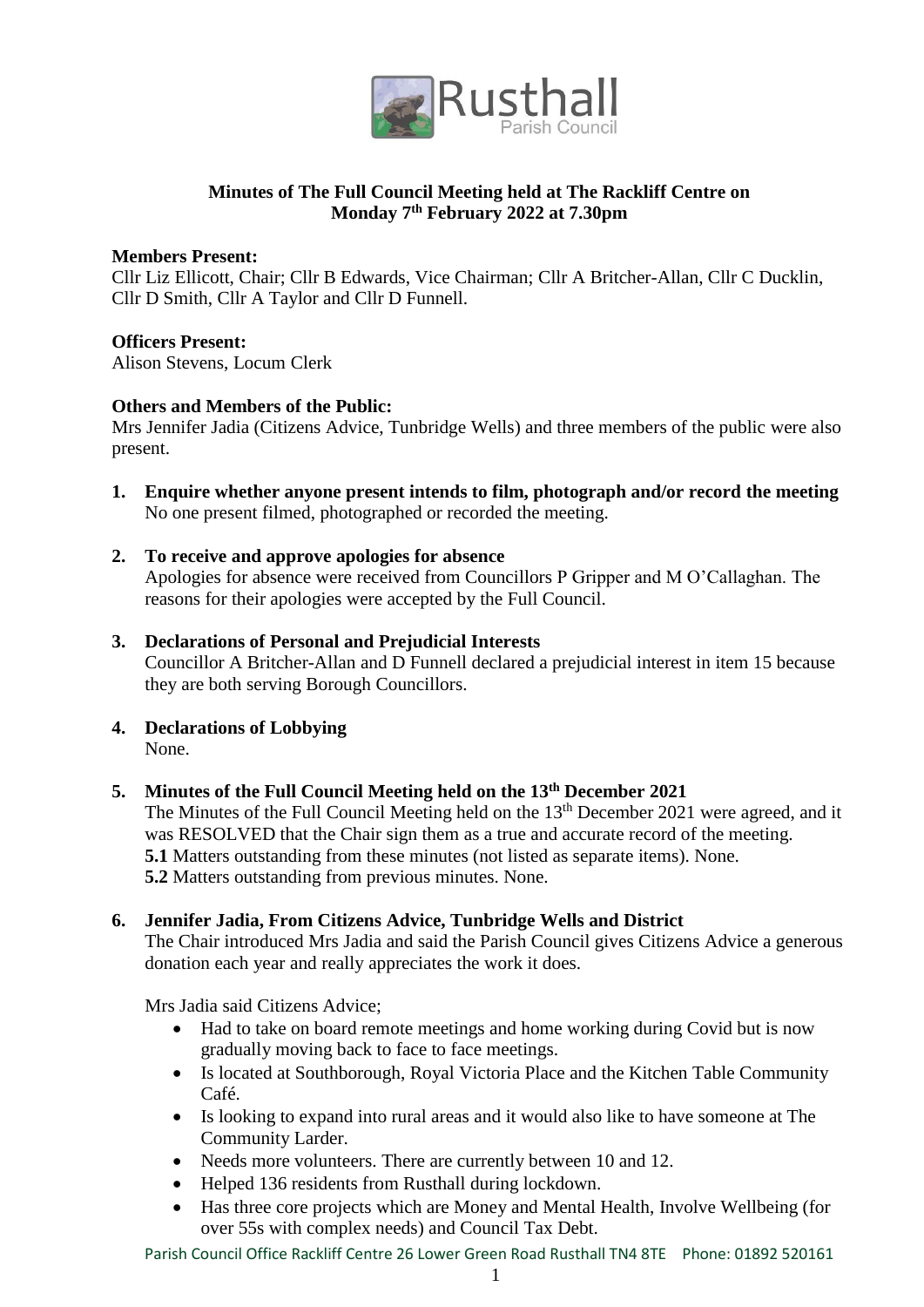Is applying for grant funding to employ a permanent member of staff.

In answer to Councillor's questions, Mrs Jadia confirmed;

- The number of telephone calls is expected to reduce now that face to face meeting have resumed.
- They used to also be based in Doctor's Surgeries but had to withdraw because of lockdown. Councillors agreed the one in Rusthall seemed particularly successful.
- They would very much like to link up with The Community Larder and agreed to talk to Councillor A Britcher-Allan who is involved with the project.

## **7. Open session for questions from the public**

Mr Barber;

- Also thanked Mrs Jadia for all the work she does and suggested advertising for volunteers in Rusthall Life.
- Put forward the Rackliff Centre as a location for surgeries but the Rackliff Centre has other bookings.
- Congratulated the Parish Council on getting the incursion works at the Cricket Ground done.
- Has had second thoughts about the location he suggested for the crossing at The Langton Road because it would not be very practical for wheelchair users, the elderly or those who have pushchairs but he would still like to know if the Parish Council has any updates yet.

At the latest Finance Meeting, Councillor O'Callaghan said he has spoken to the County Councillor who said officers have yet to receive a quote but he will keep chasing for updates.

Mrs Foster;

- Thanked the Parish Council for getting the pavements swept.
- Announced Speedwatch is starting up again on the  $8<sup>th</sup>$  February and it will be able to start policing the new 20mph zone from March.
- Thanked the Parish Council for reporting the graffiti on a garage door she owns to the police.

## **8. Session for County and Borough Councillor on matters concerning the Parish**

Councillor Funnell said he was pleased to be able to help a local family move to a larger property recently. The family are also happy. Other problems he has dealt with included potholes and pavements.

Councillor Britcher-Allan;

- Has received no further updates about the Multi Use Games Area (MUGA) or the roadside mirrors. The Locum Clerk said she will chase the appropriate authorities for updates.
- Confirmed that moving the staff at The Amelia Scott to the library is not part of their plans.

## **9. Finance update**

**9.1:** To adopt the minutes of the Finance Committee Meeting held on the 31st January 2022 - Councillors RESOLVED to adopt the draft Minutes. The precept for 2022-23 is to stay at £79000.

**9.2:** To formally appoint Chris May as Locum Responsible Finance Officer – Councillors RESOLVED to appoint Chris May as their Locum Responsible Finance Officer. **9.3:** Accounts for Payment; To authorise the payment of invoices – Councillors RESOLVED to approve the list of payments dated  $5<sup>th</sup>$  February 2022 (see attached).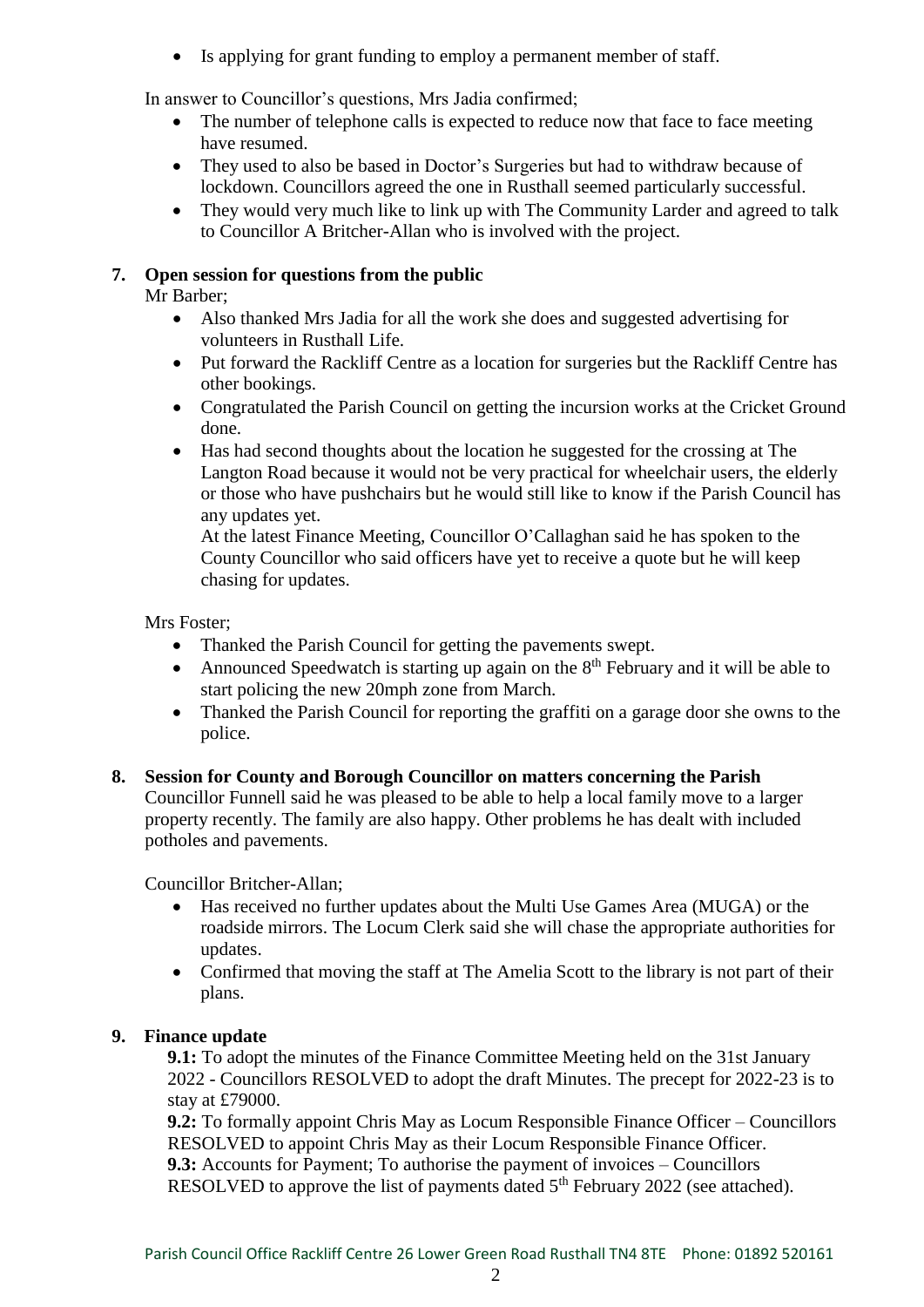## **10. Environment Committee**

**10.1** To adopt the minutes of the Environment Committee Meeting held on the 17th January 2022 - Councillors RESOLVED to adopt the draft Minutes. **10.2** To proclaim a Climate Emergency – Councillors RESOLVED to adopt the Climate and Biodiversity Emergency Declaration dated February 2022.

## **11. High Street Crossing**

Councillor Taylor said she has received reports of some near misses caused by cars overtaking at the crossing and asked if would be possible to have a pelican crossing there.

The Locum Clerk said she will ask KCC, and in the meantime she will also make the PCSO aware so they can patrol the area more frequently. The matter was then referred to the next Highways Meeting.

- **12. Queen's Platinum Jubilee** The Working Party met on the 27<sup>th</sup> January and considered the following ways the Parish Council can help celebrate the Jubilee, namely;
	- i. Light a beacon on The Common this would need permission from the Conservators as well as a licence, stewards and ideally a larger beacon.
	- ii. Light the existing beacon at The Rackliff Centre which is owned by the Parish Council and therefore easier and cheaper.
	- iii. Decorations in the High Street bunting on lamp posts would cost  $£60$  per lamp post and a licence would be required from KCC.

Councillors RESOLVED unanimously to;

- i. Light a beacon on the Rackliff forecourt on the first day of the celebrations and open up the hall for a low key social gathering after.
- ii. Ask the contractor who provided the Christmas lighting to decorate ten lamp posts in the High Street with bunting at a cost of £60 per lamp post.
- **13. Defibrillator Update** The Locum Clerk and Deputy Clerk carried out a risk assessment of the defibrillators in the parish and found the defibrillators at the URC and Sunnyside both had full batteries.

Councillors RESOLVED to ask the Parish Council's contractor to fit the defibrillator which is currently at The Rackliff Centre, at The Toad. The battery needs replacing first so Councillors authorised the Locum Clerk to buy a new one.

- **14. PCSO Update –** The Parish Council no longer has a dedicated PCSO but it has a PCSO it can contact if it needs to. The contact for Rusthall Parish Council is PCSO Ewan McKim.
- **15. Boundary Commission Ward Review –** The Boundary Commission for England is reviewing Borough Councillor boundaries in Tunbridge Wells. It is the first review in twenty years and will reduce the number of Borough Councillors by 9. It is critical for Rusthall because if it goes ahead it will mean Rusthall, from a Borough Council perspective, might be merged and lose its unique identity.

Comments can be made on line at http://www.lgbce.org.uk, or by post to the Review Officer (Tunbridge Wells), LGBCE, P.O.Box 133, Blyth NE24 9FE. The consultation ends on the 21st March 2022.

Councillors RESOLVED to respond individually and ask residents to do the same. The statutory criteria relevant to Rusthall is 'Community Identities and Interests' ie; include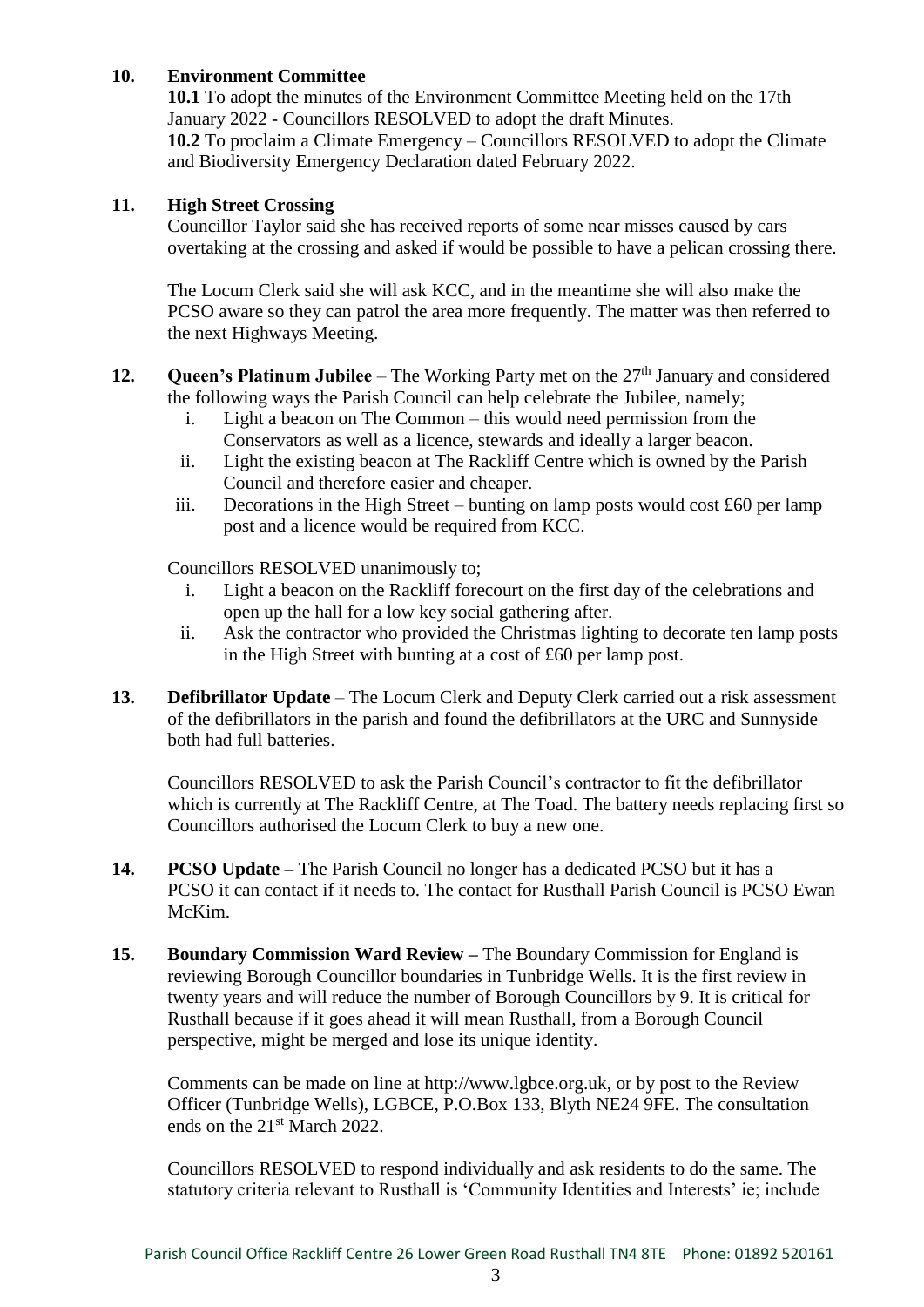schools, places of worship, the tapography, shops, The Parish Council, what goes on in the Parish and the fact it is an ancient settlement. Rusthall appears in an early Saxon charter.

- **16. Chair's Report –** Cllr Ellicott;
	- i. Confirmed she has submitted an article for the back page of the Rusthall Life.
	- ii. Reported that the incursion work at the Cricket Club is now finished and came in on budget. Mr Cheek from the Cricket Club has agreed to attend the next Parish Council.
- 17. **Officers' Report -** Officer Stevens said the memorial rowan has died and was referred to the Conservators at The Common to see if they can help.

Councillor Britcher-Allan asked for an update on the ECV Point at the allotments. The Locum Clerk will chase for one.

#### **18. Diary Dates**

| $7th$ March 2022  | 7.30 <sub>pm</sub> | <b>Full Council Committee Meeting</b> |
|-------------------|--------------------|---------------------------------------|
| $14th$ March 2022 | 7.30 <sub>pm</sub> | Finance Committee.                    |
| $25th$ April 2022 | 7.30 <sub>pm</sub> | <b>Environment Committee Meeting</b>  |

- **19. Items for Information** None.
- **20. Next meeting of Full Council**   $7<sup>th</sup>$  March 2022 7.30pm The Rackliff Centre

The meeting closed at 9.02pm

……………………………………………….. Chairman

Dated …………………………………….